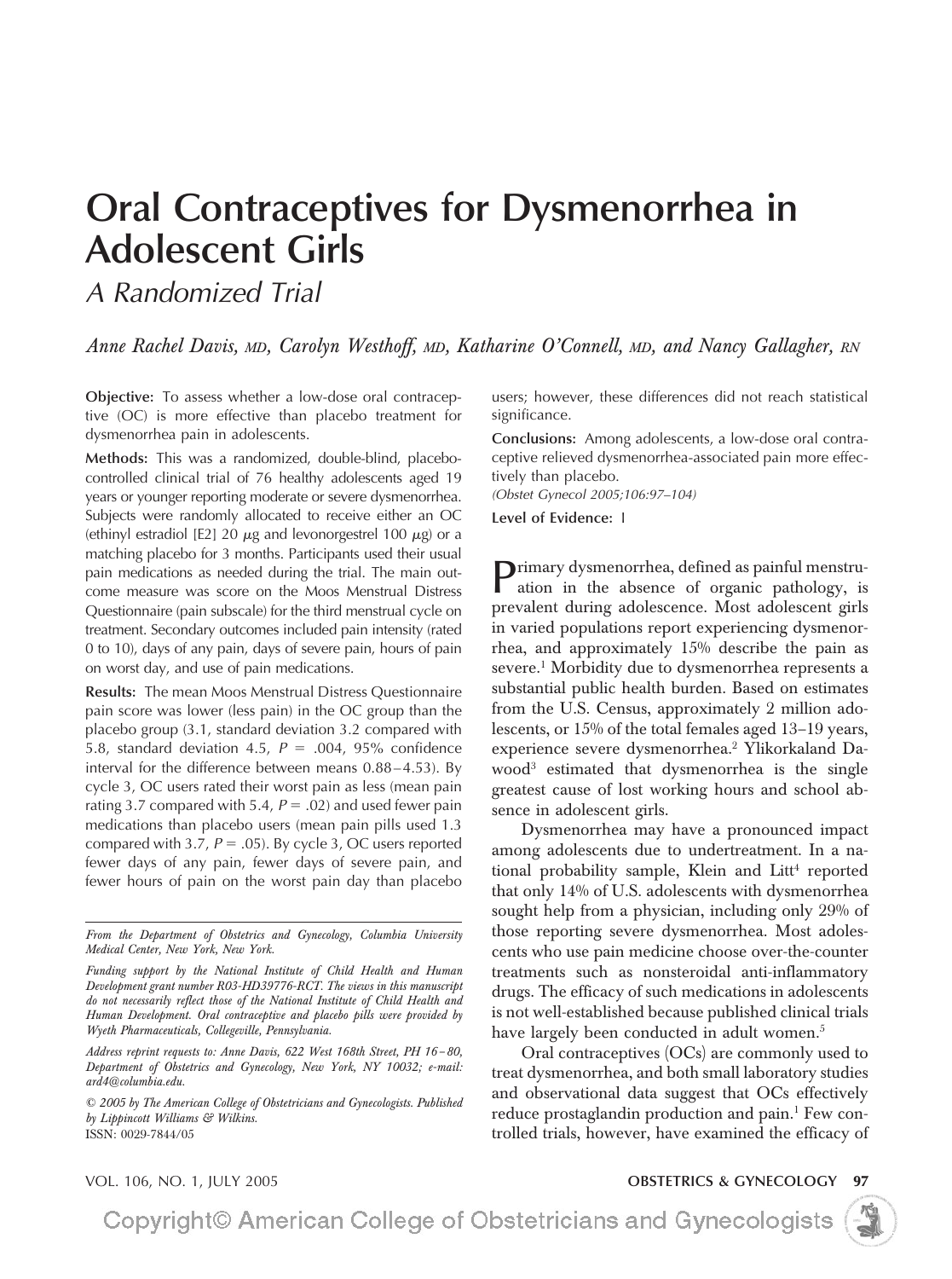OCs for dysmenorrhea. A recent evidence review and meta-analysis by the Cochrane Collaboration $6$  concluded that OCs may be more effective than placebo based on 5 controlled trials of OCs compared with placebo. The authors emphasized that these trials were of poor quality, were conducted more than 20 years ago, and only included high-dose OCs not currently in use.

Including adolescents in dysmenorrhea trials is especially important because dysmenorrhea is undertreated and leads to high morbidity in this group. Published data supporting a beneficial effect of OCs have largely been conducted in adult women, and such results may not be generalizable to adolescent girls. We conducted a randomized, placebo-controlled trial to examine the efficacy of a low-dose OC in treatment of dysmenorrhea among adolescent girls.

## **MATERIALS AND METHODS**

This trial was conducted at a single academic medical center from August 2001 to November 2003, with approval from the medical center Institutional Review Board and Pediatric Institutional Review Board. Healthy adolescent girls aged 19 years or younger with moderate or severe dysmenorrhea were eligible to enroll. We used the Robinson modification of the Andersch scale to classify the severity of dysmenorrhea.7 Using this scale, moderate dysmenorrhea indicates sometimes or always experiencing very painful menstrual cramps. Severe dysmenorrhea indicates sometimes or always cutting back on activities in addition to experiencing painful menstrual cramps. Other inclusion criteria were parental consent if aged younger than 18 years, English speaker, working telephone or pager, regular menstrual cycles for at least 1 year, and menstrual cycle length from 21 to 35 days. Exclusion criteria were a history of term pregnancy or possible current pregnancy, recent abortion or miscarriage followed by fewer than 3 menstrual cycles, history of pelvic pathology possibly related to dysmenorrhea, abnormal genital bleeding, or concurrent use of medications known to affect OC metabolism. Those interested in participating were explicitly asked about sexual activity, including vaginal intercourse. To be eligible, subjects had to be abstinent or established condom users. If an adolescent needed OCs for contraception, she was ineligible and was referred for family planning services.

We used print-based advertising for recruitment. This included postings at locations throughout the medical center, postings at college campuses, and advertisements in local newspapers. The postings and advertisements asked adolescents experiencing painful periods, or their mothers, to contact our research staff. We did not recruit directly from clinical settings

where adolescents receive health care. We notified local physicians specializing in adolescent medicine about the study, and they subsequently referred 2 participants to our research staff. Finally, we encouraged those enrolled to refer friends or family members to the study.

After an initial telephone screening, the first visit was scheduled within 1 week of the last menstrual period to maximize recall of the most recent menses. A parent was required to attend the first visit for those adolescents aged younger than 18 years. In a few cases, the presence of a parent at the first visit became a difficult logistical issue. For these parents, we provided informed consent over the telephone and their daughters brought the signed parental consent form to the first visit.

We wished to avoid enrolling any adolescent having unprotected intercourse. As part of informed consent, the investigator emphasized that condom use was required if vaginal intercourse occurred during the study. Condoms were provided, if appropriate; use of emergency contraception was explained to all subjects. Participants were encouraged to call if they needed to start a contraceptive method, and all were provided with a 24-hour emergency pager number.

After giving informed consent, participants underwent a brief physical examination, including height, weight, and blood pressure measurements. A pelvic examination was not performed because we did not want to discourage enrollment by younger, virginal adolescents. The investigator then administered a demographic questionnaire, which included a detailed description of usual menstruation (during the last 4 months) and the most recent menstrual period. Menstrual characteristics included length of cycle, days of bleeding, days of any pain, days of severe pain, hours of pain on the most painful day, rating of worst pain on a 0 to 10 scale, use of nonpharmacologic and pharmacologic treatments for pain, occurrence of nausea, vomiting, or fainting with pain, and absence from work or school due to pain.

Subjects also completed 4 self-administered questionnaires. The first was the pain subscale of the Moos Menstrual Distress Questionnaire (MMDQ), form C.8 The MMDQ pain subscale contains 6 items: muscle stiffness, headache, cramps, backache, fatigue, and general aches and pains. Participants rated each item as none, mild, moderate, strong, or severe (scored as 0, 1, 2, 3, and 4, respectively) for the most recent menstrual cycle. We chose the score on the MMDQ as the main outcome variable because this instrument is validated, reliable, and has been used to measure dysmenorrhea in adolescents.<sup>8</sup> As secondary hypotheses, we planned to explore the role of depression, self-esteem, and stress as potential modifiers of the

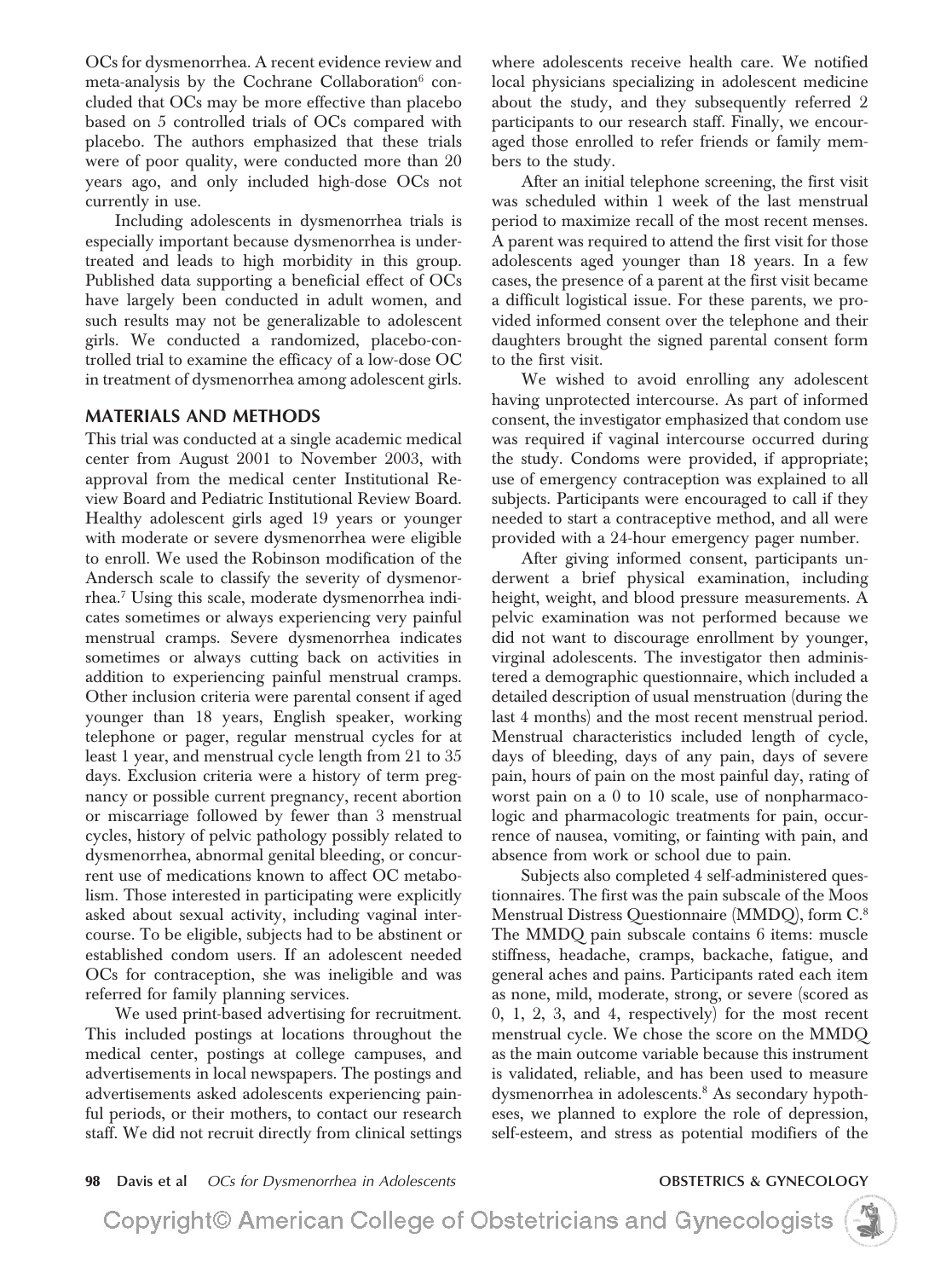treatment and placebo effects. These were assessed using the Center for Epidemiologic Studies Depression Scale (CES-D),<sup>9</sup> the Rosenberg Self-Esteem Scale,<sup>10</sup> and the Cohen Perceived Stress Scale.<sup>11</sup> All of these scales are reliable, valid, and have been extensively used in adolescent populations. Results of these subanalyses will be published elsewhere.

Next, participants were randomly assigned to receive either the OC (ethinyl E2 20  $\mu$ g and levonorgestrel 100 milligrams) or a matching placebo. The oral contraceptives and placebos were prepared by the manufacturer in 28-day blister packs and appeared identical. The allocation sequence was generated using a random number table by an investigator who was not involved with the recruitment or enrollment of participants. The allocation ratio was 1:1. There were 2 stratification variables; severity of dysmenorrhea (moderate or severe) and age (younger than 18 years or 18 to 19 years). Within each of the 4 strata the block size was 4. To assess the efficacy of blinding, at the exit visit subjects were asked whether they thought they were assigned to the OC or placebo group.

After the investigator administered the first pill of the first pack, participants were advised to take 1 pill daily, 2 pills if 1 day was missed, and 2 pills for 2 days if 2 were missed. Participants were started on the treatment at the first visit regardless of cycle day; most were within the first 7 days of the menstrual cycle. Participants were advised to use their usual pain medications as needed. During the next 2 months, the study co-coordinator contacted participants by telephone after each menses for a brief interview regarding menstrual pain, medication use, and the need for contraception. Compliance with treatment was assessed by asking each participant if she missed or skipped any pills and by asking her to bring in the pill packs at the end of the study. An exit visit was scheduled during the week after the last day of the third menstruation. If no menstruation occurred by 2 weeks after the last dose of treatment, the participant was considered to have amenorrhea for that cycle. At the exit visit, participants underwent a physical examination (without a pelvic examination) and the MMDQ pain subscale and psychometric questionnaires were repeated. Participants received a modest stipend. All participants were offered referral for continuing treatment and additional diagnostic work-up if indicated.

The primary outcome was a comparison of mean MMDQ pain subscale scores between the OC and placebo groups for the third menstruation on treatment. In Moos' original published data from 839 women, the mean score on the MMDQ pain subscale was 18 (standard deviation  $[SD] \pm 6.25$ ) for the worst menstrual cycle.12 This was based on a questionnaire

scored using a 6-point scale from 1 to 6 for each item (possible score 0 to 36). In the modified, updated MMDQ questionnaire, each item is rated using a 5-point questionnaire from 0 to 4 for each item (possible score 0 to  $24$ ).<sup>12</sup> Because norms for the worst cycle have not been generated for the updated questionnaire, we calculated our sample size based on the scores and standard deviations for the updated questionnaires from our first 15 participants. This mean questionnaire score was  $12.6$  (SD  $\pm$  5.5).

We estimated that a 50% decrease in MMDQ scores in the OC group would be clinically meaningful, and that a 20% decrease would occur in the placebo group. To detect a difference at least this great with a power of 80% and an alpha of 5%, we would need 34 participants in each group. Based on published rates of OC discontinuation in adolescents (40%), we estimated that to achieve the desired sample size we would need to enroll 112 participants. The actual discontinuation rate was much lower than expected, thus enabling us to stop enrollment at 76 adolescents. Secondary outcomes included self-reported use of pain medication, rating of worst pain intensity (0 to 10 scale), hours of pain on the worst day, days of any pain, and days of severe pain.

All data entry and management were carried out with the investigators masked to treatment assignment. Additionally, the primary treatment effect analysis was performed while the investigator was still blind to treatment assignment. SPSS 10.0 (SPSS Inc., Chicago, IL) was used to perform the data analysis. The primary comparison, of third cycle MMDQ scores in the OC and placebo groups, was performed using an independent-samples Student *t* test using an intent-to-treat analysis. We also performed the primary comparison using a nonparametric test for ordinal data, the Mann-Whitney *U* test. Other analyses were performed using independent samples and paired samples Student *t* tests for continuous variables and Pearson  $\chi^2$  and odds ratio (OR) with associated 95% confidence intervals (CIs) for categorical variables where appropriate. We used repeated measures analysis of variance to examine effects over time within and between groups.

## **RESULTS**

The flow of participants through the trial is shown in Figure 1. Among those eligible, the most common reason for nonparticipation was scheduling difficulty that interfered with the subject being able to attend the first visit with her parent. The second most common reason for nonparticipation was the adolescent's or parent's concern about side effects from OCs. Complete data were obtained for all participants except 2 (1 lost to follow-up and 1 pregnancy).

VOL. 106, NO. 1, JULY 2005 **Davis et al** *OCs for Dysmenorrhea in Adolescents* **99**

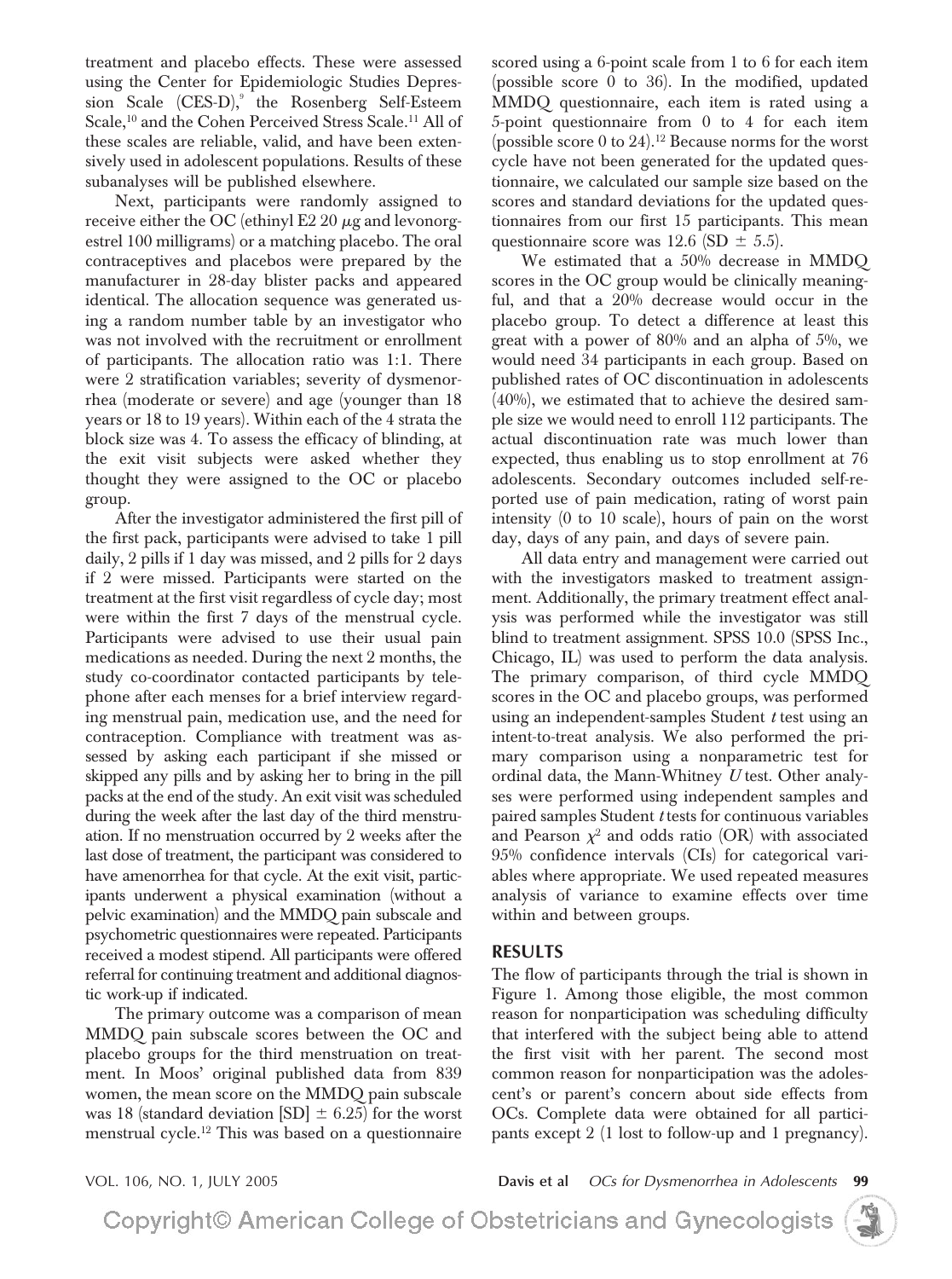



*Davis. OCs for Dysmenorrhea in Adolescents. Obstet Gynecol 2005.*

For all analyses, data from all remaining participants is included (intent-to-treat).

The demographic characteristics of participants are shown in Table 1. Those enrolled included a diverse sample of adolescents by age, race, and ethnicity. Randomization seemed to be successful; the OC and placebo groups were similar at baseline on demographic characteristics, MMDQ scores, severity of dysmenorrhea, and medication use.

At baseline, 42% of participants described their dysmenorrhea as moderate, and 58% described it as severe. The participants also described experiencing substantial morbidity from dysmenorrhea. Fifty-five percent reported usually experiencing nausea, 24% vomiting, and 5% syncope in association with pain. Of those currently enrolled in school, 39% reported usually missing 1 school day monthly, and an additional 14% usually missed 2 or more days because of dysmenorrhea.

The primary comparison of MMDQ scores in cycle 3 demonstrated that the OC treatment was more effective than the placebo treatment for relieving the pain of dysmenorrhea (Fig. 2). Eight participants experienced amenorrhea during cycle 3 (4 in the OC group and 4 in the placebo group). Because the MMDQ was designed to measure pain during menses, we conducted the analysis of the main treatment effect in several ways to account for the occurrence of amenorrhea. First, we performed the comparison after imputing the MMDQ score for amenorrheic participants as 0 (OC group mean  $\mathrm{MMDQ}$  2.8, SD  $\pm$  3.4; placebo mean  $\mathrm{MMDQ}$  score 5.5, SD  $\pm$  4.8;  $P = .007$ ; 95% CI for difference

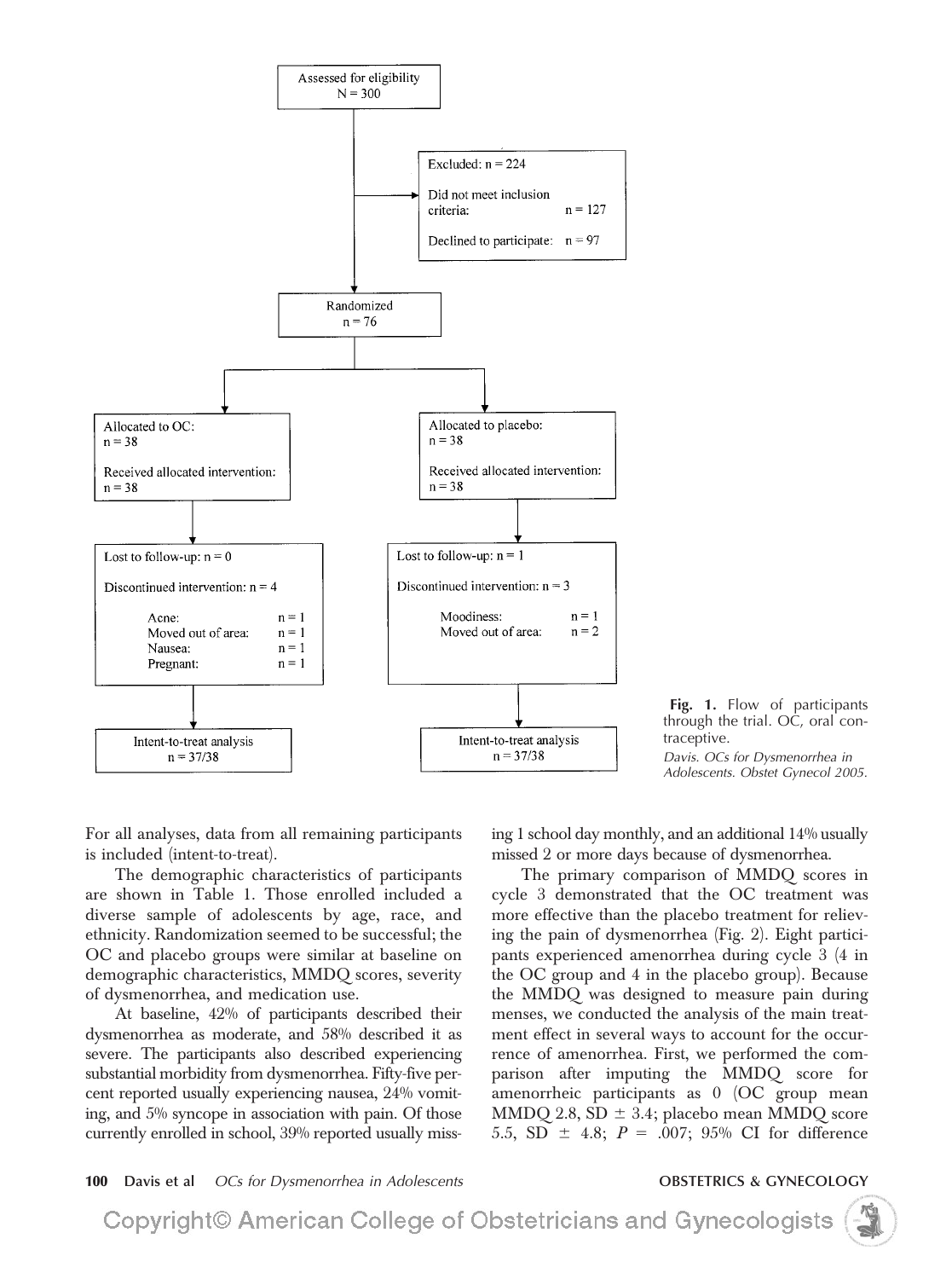|                             | Oral<br><b>Contraceptive Group</b><br>$(n = 38)$ | Placebo Group<br>$(n = 38)$ | P    |
|-----------------------------|--------------------------------------------------|-----------------------------|------|
| Age $(y)$                   | 16.7 $(\pm 2)$                                   | $16.9 (\pm 2)$              | .75  |
| Race                        | 0.74                                             |                             |      |
| White                       | 8(21.1)                                          | 12(31.6)                    |      |
| African American            | 13(34.2)                                         | 10(26.3)                    |      |
| Hispanic                    | 11(28.9)                                         | 10(26.3)                    |      |
| Other                       | 6(15.8)                                          | 6(15.8)                     |      |
| Education $(y)$             | 0.71                                             |                             |      |
| $0 - 8$                     | 7(18.4)                                          | 8(21.1)                     |      |
| $9 - 12$                    | 26(68.4)                                         | 22(57.8)                    |      |
| >12                         | 5(13.2)                                          | 8(21.1)                     |      |
| Body mass index*            | $23.7 (\pm 4.4)$                                 | 24.6 ( $\pm$ 4.6)           | .46  |
| Severity of dysmenorrhea    |                                                  |                             | 1.00 |
| Moderate                    | 16(42.1)                                         | 16(42.1)                    |      |
| Severe                      | 22(57.9)                                         | 22(57.9)                    |      |
| Medication use <sup>†</sup> | $16.2 (\pm 13)$                                  | 16.1 ( $\pm$ 13)            | .98  |
| MMDQ score                  | 11.1 $(\pm 5)$                                   | 11.8 ( $\pm$ 5)             | .53  |

**Table 1. Demographic and Baseline Characteristics of the Study** Population  $(N = 76)$ 

MMDQ, Moos Menstrual Distress Questionnaire.

Data are n  $(\%)$  or mean ( $\pm$  standard deviation).

\* Body mass index was calculated as the weight in kilograms divided by the square of height in meters.

† Total number of pills taken for pain during usual menses.

between means 0.77-4.63). Assigning an MMDQ score of 0, however, might overestimate the treatment or placebo effect. To account for this, we administered the MMDQ to 10 participants during a nonmenstrual week (no bleeding) and then imputed the mean MMDQ score of this sample (2.8) as the exit MMDQ score for the amenorrheic participants (OC group mean MMDQ 3.1, SD  $\pm$  3.2; placebo mean MMDQ score 5.8, SD  $\pm$  4.5; *P* = .004; 95% CI for difference between means  $0.88 - 4.53$ ). This more conservative estimate of the treatment effect is represented in Figure 2. Finally, we excluded those with amenorrhea from the analysis and obtained similar results (OC group mean MMDQ 3.1, SD  $\pm$  3.4; placebo mean MMDQ score 6.2, SD  $\pm$  4.7;  $P = .004;$ 95% CI for difference between means 1.01–5.05). We obtained similar results for the primary comparison using the Mann-Whitney *U* test for nonparametric data,  $P = .002$ . Treatment effects were similar among younger  $(< 18$  years) and older  $(18-19)$  years) participants, among those who described themselves as white, African American, or Hispanic, and among those with moderate or severe dysmenorrhea (data not shown, all comparisons  $n = 37$  for each group).

In addition to the MMDQ pain subscale, we assessed 4 secondary measures of pain: rating of worst pain, hours of pain on the worst day, days of any pain, and days of severe pain (Fig. 3). The rating of worst pain (Fig. 3A) decreased in both groups over time  $(P = .001,$  within-group effects, repeated-measures analysis of variance), and the decrease in the OC group was greater than the decrease in the placebo group  $(P = .047,$  between-group effects). Similar decreases in the OC and placebo groups were seen over time in the other measures of pain (Fig. 3B-D). Between-groups effects for these measures, however, did not reach statistical significance. For all measures, the placebo effect seemed to stabilize by cycle 3, whereas pain continued to improve among participants in the OC group. There was no evidence of an interaction of time and treatment.

At enrollment, participants reported usually using a variety of over-the-counter and prescription pain medications in variable amounts. Commonly used analgesics included acetaminophen, naproxen, ibuprofen, and aspirin; narcotic use was uncommon. Six percent of participants reported usually using no analgesic pills for dysmenorrhea, 33% reported using between 1 and 10 pain pills, 34% between 11 and 20, 16% between 21 and 40, and 11% more than 40 pain pills per menstrual cycle. During the enrollment menstrual cycle, participants used fewer pills for pain than their estimate of usual use (enrollment cycle mean pill use 5.8, SD  $\pm$  7.0 compared with reported mean usual pill use  $15.8, SD = 12.8; P < .001$ ).

During the study, the number of analgesic pills used decreased in both groups, but there was a larger decline in the OC than the placebo group. By cycle 3, those in the OC group reported using a mean of 1.3

VOL. 106, NO. 1, JULY 2005 **Davis et al** *OCs for Dysmenorrhea in Adolescents* **101**

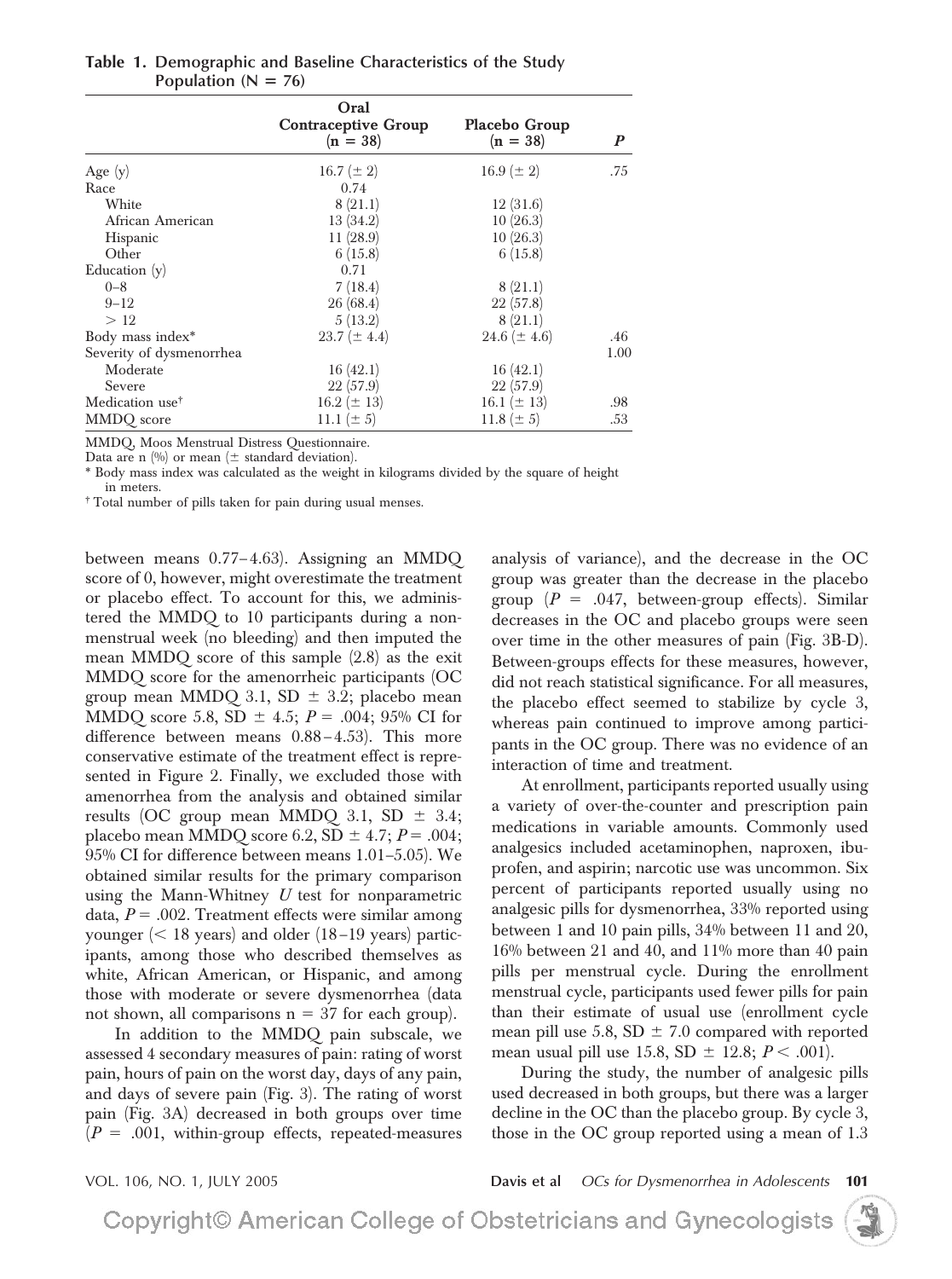

**Fig. 2.** Baseline and exit Moos Menstrual Distress Questionnaire (MMDQ) scores by treatment group. In each group  $(n = 37)$ , 4 participants reported amenorrhea during the exit cycle. Comparison of mean MMDQ scores includes an imputed score for those with amenorrhea from a nonmenstrual week. SD, standard deviation.

*Davis. OCs for Dysmenorrhea in Adolescents. Obstet Gynecol 2005.*

 $(SD \pm 2.7)$  pain pills of any type compared with 3.7  $(SD \pm 6.8)$  pills in the placebo group  $(P = .05)$ . Additionally, 61% of the OC users reported using no medications for pain compared with 36% of the placebo users during cycle 3 (OR .37, 95% CI 0.14–1.0).

At the exit visit, participants were asked if they thought they were taking OCs or placebos to assess the efficacy of blinding. Those participants in the OC group were more likely to be correct about their group assignment than those in the placebo group (81% correct for the OC group compared with 57% correct for the placebo group, OR 5.9, 95% CI 1.8 –20.0). Most of those in the OC group who correctly guessed their group assignment cited improvements in pain or changes in menstrual bleeding as the reason rather than side effects from OCs (data not shown).

No serious adverse events related to OC use occurred and discontinuation due to adverse effects was uncommon. In the OC group 2 participants discontinued, 1 due to nausea and 1 due to acne, and in the placebo group 1 discontinued due to moodiness. Loss to follow-up was much lower than expected. However, we were unable to contact 1 participant after cycle 1 despite repeated attempts. One 18-year-old, sexually active participant discontinued condom use after enrollment due to ambivalence about pregnancy, became pregnant, and underwent termination of pregnancy with her mother's involvement. No sexually active participant reported discontinuing condoms secondary to believing she was in the OC group. One participant reported having unprotected sex, received emergency contraception from study staff, and did not become pregnant.

## **DISCUSSION**

This trial demonstrated that a low-dose oral contraceptive was more effective than placebo for moderate or severe primary dysmenorrhea in adolescents. The improvement in dysmenorrhea during OC use was consistent across measures. Pain improved when measured by a validated pain scale (primary outcome) or by subjective reports of duration and intensity of pain (secondary outcomes). Most differences in secondary outcomes regarding pain intensity and duration, however, did not reach statistical significance in this small study. Regression toward the mean, as well as the treatment and placebo effects, may have contributed to the improvements in pain over time.

Our results agree with published observational studies in adults that show improvements of dysmenorrhea during OC use and support the common clinical practice of treating dysmenorrhea with OCs.<sup>1</sup> This trial demonstrates that OC-mediated improvements in dysmenorrhea extend to adolescents. A recent review by the Cochrane Collaboration $6$  reported that the few published randomized control trials examining the efficacy of OCs for dysmenorrhea were conducted more than 20 years ago using OCs with much higher doses of estrogen and progesterone. This trial demonstrates that a modern, lowdose OC is effective for dysmenorrhea.

This study has several strengths. First, we included an ethnically diverse sample ranging in age from early to late adolescence, with both moderate and severe dysmenorrhea. Treatment effects were similar regardless of age or dysmenorrhea severity; however, a larger study would be needed to explore adequately differences in treatment effect related to demographic or other factors. Second, treatment discontinuation and loss to follow-up were uncommon. This was surprising, based on published data showing

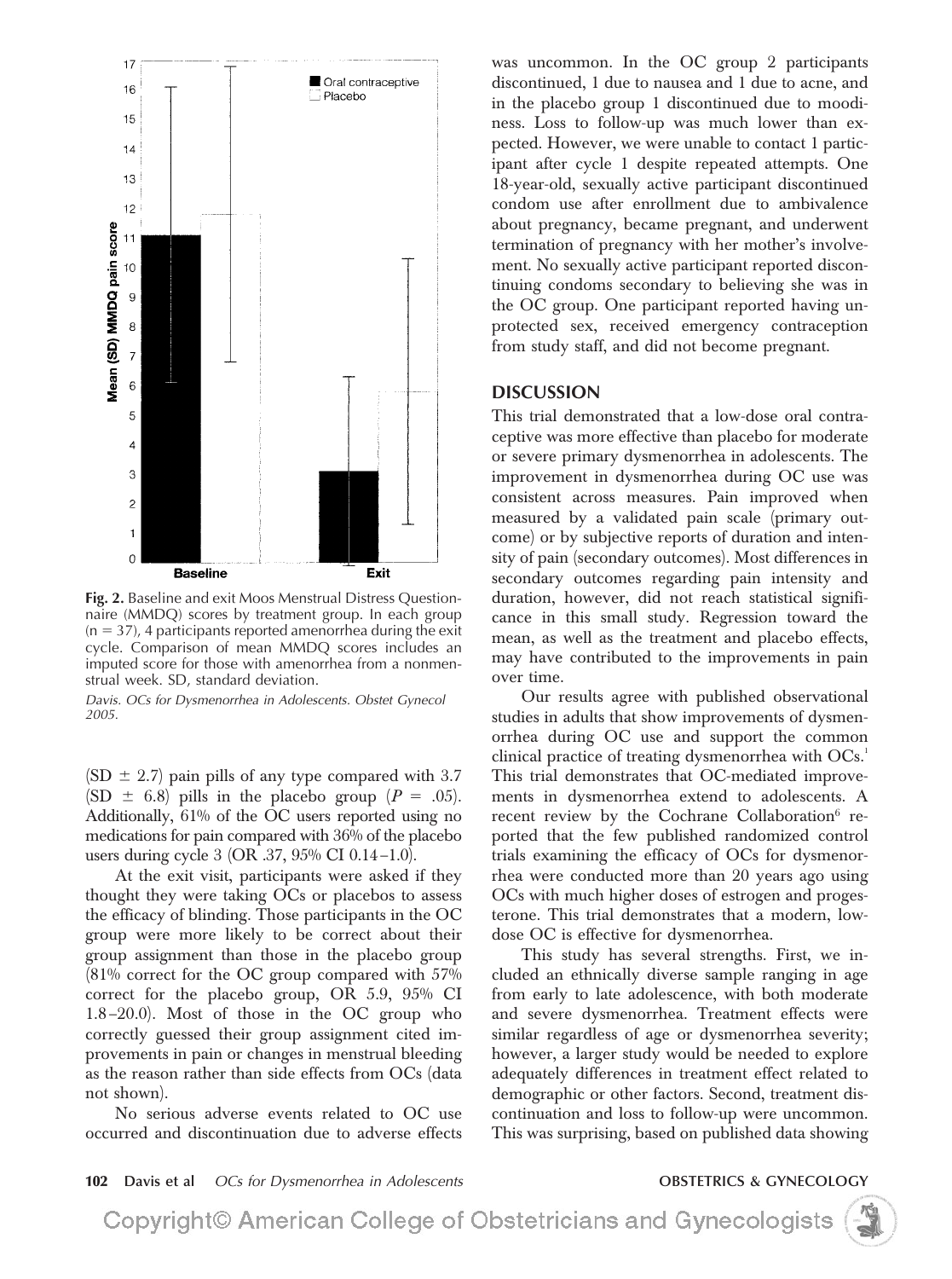

**Fig. 3.** Secondary pain outcomes. **A.** Rating of worst pain. **B.** Hours of pain on worst day. **C.** Days of any pain. **D.** Days of severe pain. Mean values for oral contraceptive (OC) or placebo group at baseline and by menstrual cycle. *Davis. OCs for Dysmenorrhea in Adolescents. Obstet Gynecol 2005.*

high rates of discontinuation among adolescents who use OCs for contraception. The strong motivation of those enrolling in a research study or the pain relief experienced during treatment may have contributed to the low discontinuation rate. Robinson et al<sup>7</sup> found that among adolescents using OCs for contraception, those who experienced an improvement in dysmenorrhea were 8 times more likely to continue OCs than those not experiencing this beneficial effect.

This study has limitations. Participants reported missing school as well as other important activities, which is typical of adolescents experiencing dysmenorrhea. We were unable to determine whether improvements in pain and decreased medication use during the study were associated with decreases in absenteeism and activity restriction. We intended to compare changes in behavior during the study to the baseline behavior pattern; however, behaviors and schedules were too erratic among this group of adolescents to use change as a measure of response. Future studies should explore other ways to measure behavioral changes associated with pain relief in adolescent populations. This small study lacked statistical power to demonstrate effects on secondary measures of pain improvement and to explore interactions between the treatment effect and demographic factors such as race or educational level.

Oral contraceptives and nonsteroidal anti-inflammatory medications are a mainstay of treatment for dysmenorrhea among adult women. Over-thecounter nonsteroidal anti-inflammatory medications are also widely used by adolescents, including those in this study. However, OCs may have unique advantages for treatment during adolescence. Oral contraceptive use is associated with improvements in acne and dysfunctional uterine bleeding, which are common during adolescence.<sup>13,14</sup> Oral contraceptive use also prevents pregnancy, which is often unintended and ends in abortion among adolescents.15

In conclusion, the results of this unique randomized trial support the use of low-dose OCs for the treatment of dysmenorrhea in adolescent girls. Oral contraceptives should become an important treatment option for the millions of adolescents who experience high morbidity from dysmenorrhea and are currently undertreated.

VOL. 106, NO. 1, JULY 2005 **Davis et al** *OCs for Dysmenorrhea in Adolescents* **103**